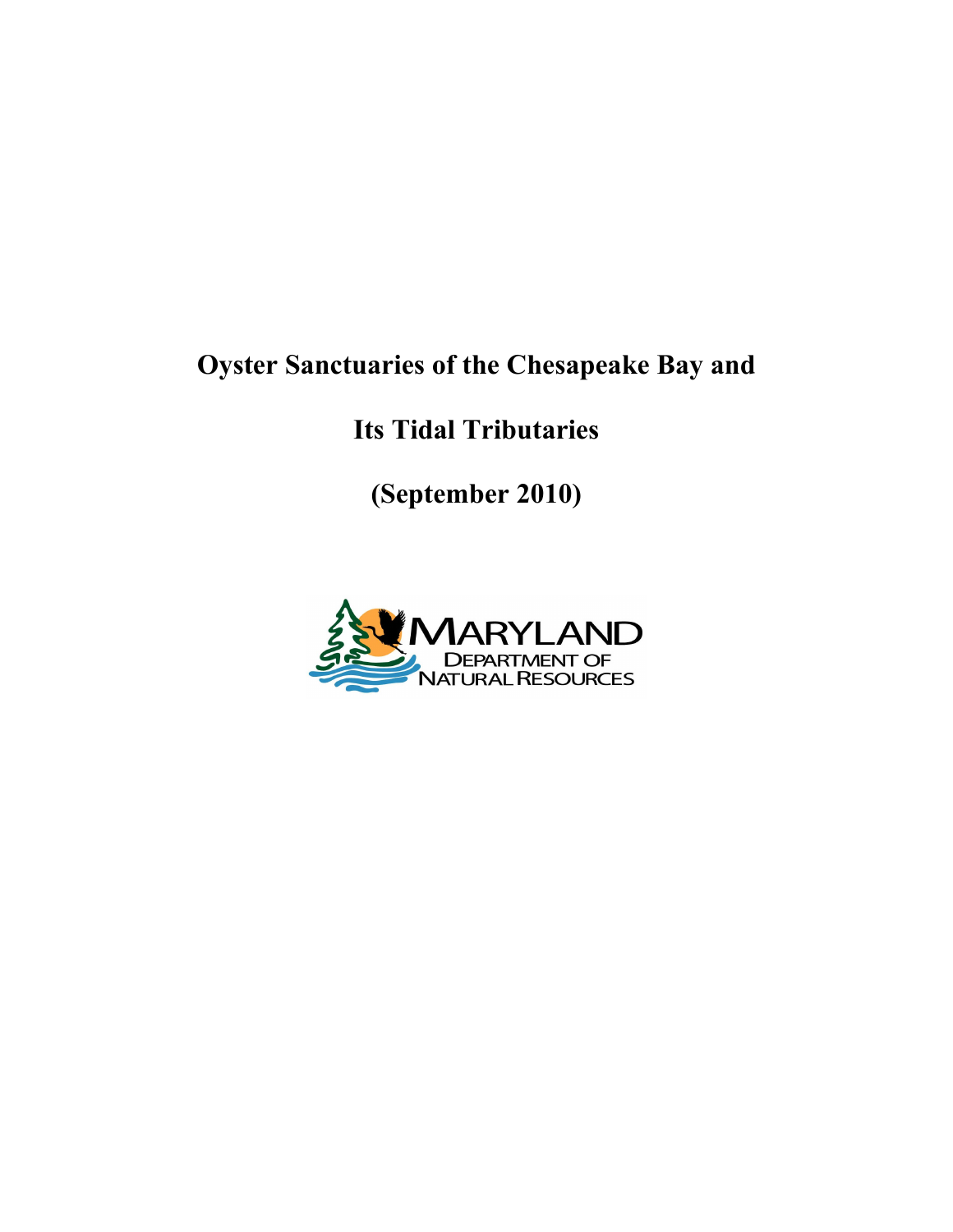The 2004 Chesapeake Bay Oyster Management Plan adopted pursuant to Natural Resources Article, §4-215, Annotated Code of Maryland and COMAR 08.02.01.01A directs the Department to establish oyster sanctuaries under Strategy 4.2. This document contains coordinates for oyster sanctuaries in the waters of the Chesapeake Bay and its tidal tributaries.

Sanctuaries are areas where the wild harvest of oysters, and both oysters and clams in sanctuaries established prior to September 2010, is prohibited. Sanctuaries are valuable because oysters that survive there constitute a presumptively disease-resistant broodstock that are given more opportunity to spawn in the absence of harvest pressure. Sanctuary populations over time are expected to become enriched for larger, disease-resistant oysters which will function as key spawners. Sanctuary reefs are also viewed as important repositories for natural genetic diversity and provide broader ecological functions as habitat. Oyster reef communities that develop in protected sanctuaries will have the capacity to enhance ecosystem services such as filtering capacity and will augment fish production by increasing fish prey densities and fish foraging efficiency.

The former network of sanctuaries is made up of small dispersed areas. The Department shifted the sanctuary program from protecting only 9% of the remaining oyster bar habitat to one that protects 25% of oyster bars. Within this enlarged sanctuary network, a number of large areas were selected (up to entire river systems) in strategically located areas for targeted restoration. The Department also selected areas that include a wide range of salinity regions to facilitate work against oyster disease. Restoration work will include the rebuilding and rehabilitation of oyster bar habitat to enhance natural recruitment and planting of hatchery seed oysters. These areas were selected based on current water quality and restoration potential, wild oyster larvae dispersal patterns, and the realities of establishing enforceable boundaries.

Section I of this document includes oyster sanctuaries established prior to September 2010.

Section II of this document includes oyster sanctuaries established in September 2010.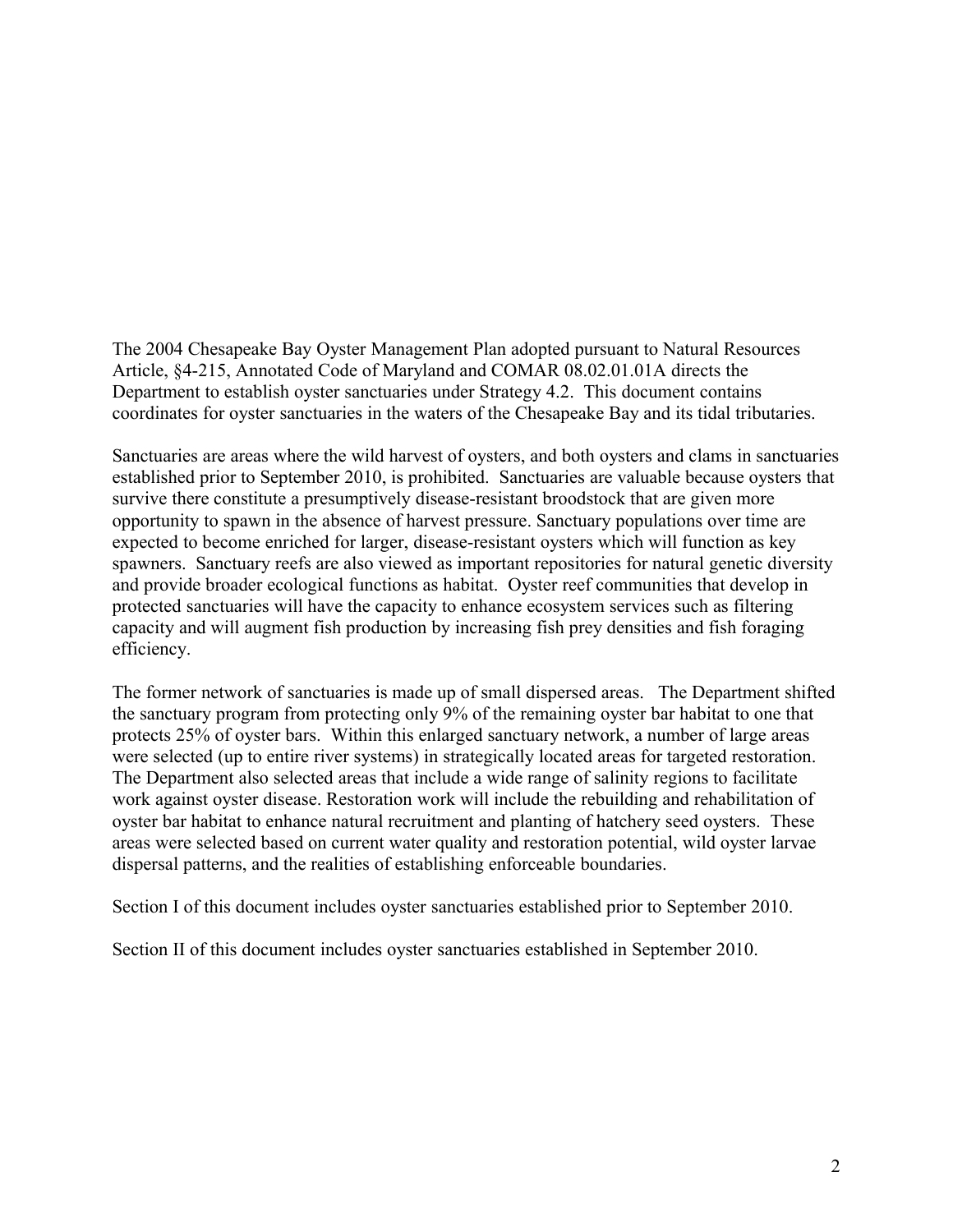# **Section I – Oyster Sanctuaries Established Prior to September 2010**

# **Upper Bay**

# **Fort Carroll**

All of the waters of the area enclosed by a line beginning at a point defined by Lat. 39°12.930' N, Long. 76°31.280' W; then running 90° True to a point defined by Lat. 39°12.930' N, Long. 76°31.050' W; then running 180° True to a point defined by Lat. 39°12.690' N, Long. 76°31.050' W; then running 270° True to a point defined by Lat. 39°12.690' N, Long. 76°31.180' W; then running 325° True to a point defined by Lat. 39°12.800' N, Long. 76°31.280' W; then running 0° True to the point of beginning.

# **Gales Lump**

All of the waters of the area enclosed by a line beginning at a point defined by Lat. 39°12.322'N, Long. 76°18.512'W; then running approximately 330° True to a point defined by Lat. 39°12.443'N, Long. 76°18.603'W; then running approximately 65° True to a point defined by Lat. 39°12.578'N, Long. 76°18.230'W; then running approximately 153° True to a point defined by Lat. 39°12.412'N, Long. 76°18.122'W; then running approximately 253° True to the point of beginning.

# **Severn River**

All of the waters of the Severn River upstream of a line beginning at a point at the southerly tip of Greenbury Point defined by Lat. 38°58.470' N, Long. 76°27.255' W; then running 180° True to the old Greenbury Point Lighthouse, defined by Lat. 38°58.087' N, Long. 76°27.253' W; then running 157° True to a "No Shellfishing" buoy, defined by Lat. 38°57.692' N, Long. 76°27.038' W; then running 136° True to a "No Shellfishing" buoy, defined by Lat. 38°57.118' N, Long. 76°26.320' W; then running 222° True to Tolley Point defined by Lat. 38°56.497' N, Long. 76°27.040' W.

# **South River**

All of the waters upstream of a line beginning at a point defined by Lat. 38°55.910'N, Long. 76°31.927'W; then running northeasterly approximately 42° True to a point defined by Lat. 38°56.495'N, Long. 76°31.235'W.

# **Chester River**

# **Possum Point**

All of the waters of the area enclosed by a line beginning at a point defined by Lat 39°04.790'N, Long 76°06.864'W; then running approximately 313° True to a point near the Mean Low Water line defined by Lat 39°04.873'N, Long 76°06.980'W; then running Northerly along the shore to a point at the Mean Low Water line defined by Lat 39°04.940'N, Long 76°06.964'W; then running approximately 103° True to a point defined by Lat 39°04.906'N, Long 76°06.771'W; then running approximately 212° True to the point of beginning.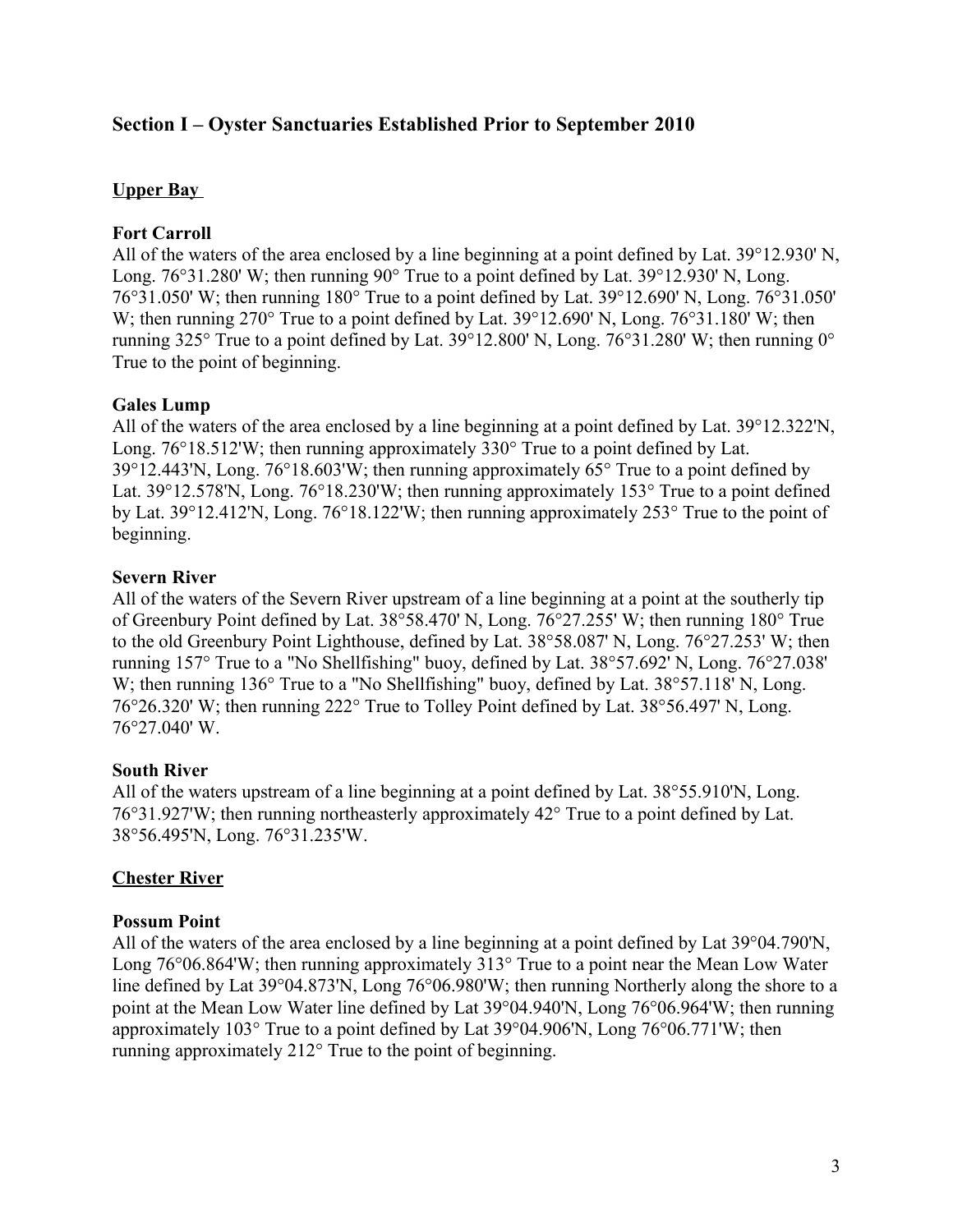## **Emory's Wharf**

All of the waters of the area enclosed by a line beginning at a point defined by Lat 39°04.900'N, Long 76°07.690'W; then running approximately 226° True to a point defined by Lat 39°04.567'N, Long 76°08.133'W; then running approximately 86° True to a point defined by Lat 39°04.600'N, Long 76°07.500'W; then running approximately 334° True to the point of beginning.

## **East Neck Bay**

All of the waters of the area enclosed by a line beginning at a point defined by Lat 39°04.361'N, Long 76°16.283'W; then running approximately 356° True to a point defined by Lat 39°04.546'N, Long 76°16.301'W; then running approximately 102° True to a point defined by Lat 39°04.466'N, Long 76°15.829'W; then running approximately 160° True to a point defined by Lat 39°04.246'N, Long 76°15.724'W; then running approximately 256° True to a point defined by Lat 39°04.210'N, Long 76°15.903'W; then running approximately 297° True to the point of beginning.

## **Chester ORA Zone A**

All of the waters upstream of a line beginning at a point defined by Deep Point defined by Lat. 39°06.527'N, Long. 76°07.113'W; then running approximately 145° True to a point defined by Spaniard Point defined by Lat. 39°06.192'N, Long. 76°06.813'W.

## **Ringgold**

All of the waters of the area enclosed by a line beginning at a point defined by corner 1 of NOB 5-8 defined by Lat. 39°03.172'N, Long. 76°12.245 W; then running approximately 275° True to a point defined by LT 15 defined by Lat. 39°03.180'N, Long. 76°12.367 W; then running approximately 311° True to a point defined by Ringgold Point defined by Lat. 39°03.348'N, Long. 76°12.617 W; then running northerly along the shore to a point defined by the shore northwest of Clam Buoy "A", defined by Lat. 39°03.740'N, Long. 76°12.592'W; then running approximately 126° True through Clam Buoy "A" to a point defined by the southeast side of NOB 5-8 defined by Lat. 39°03.408'N, Long. 76°12.015'W; then running approximately 217° True to the point of beginning.

#### **Strong Bay**

All of the waters of the area enclosed by a line beginning at a point defined by Lat. 39°00.87'N, Long. 76°16.64'W; then running approximately 270° True to a point defined by Lat. 39°00.87'N, Long. 76°17.13'W; then running approximately 342° True to a point defined by Lat. 39°01.20'N, Long. 76°17.27'W; then running approximately 321° True to a point defined by Lat. 39°01.90'N, Long. 76°18.00'W; then running approximately 60° True to a point defined by Lat. 39°02.00'N, Long. 76°17.78'W; then running approximately 142° True to a point defined by Lat. 39°01.47'N, Long. 76°17.25'W; then running approximately 88° True to a point defined by Lat. 39°01.48'N, Long. 76°16.84'W; then running approximately 166° True to the point of beginning.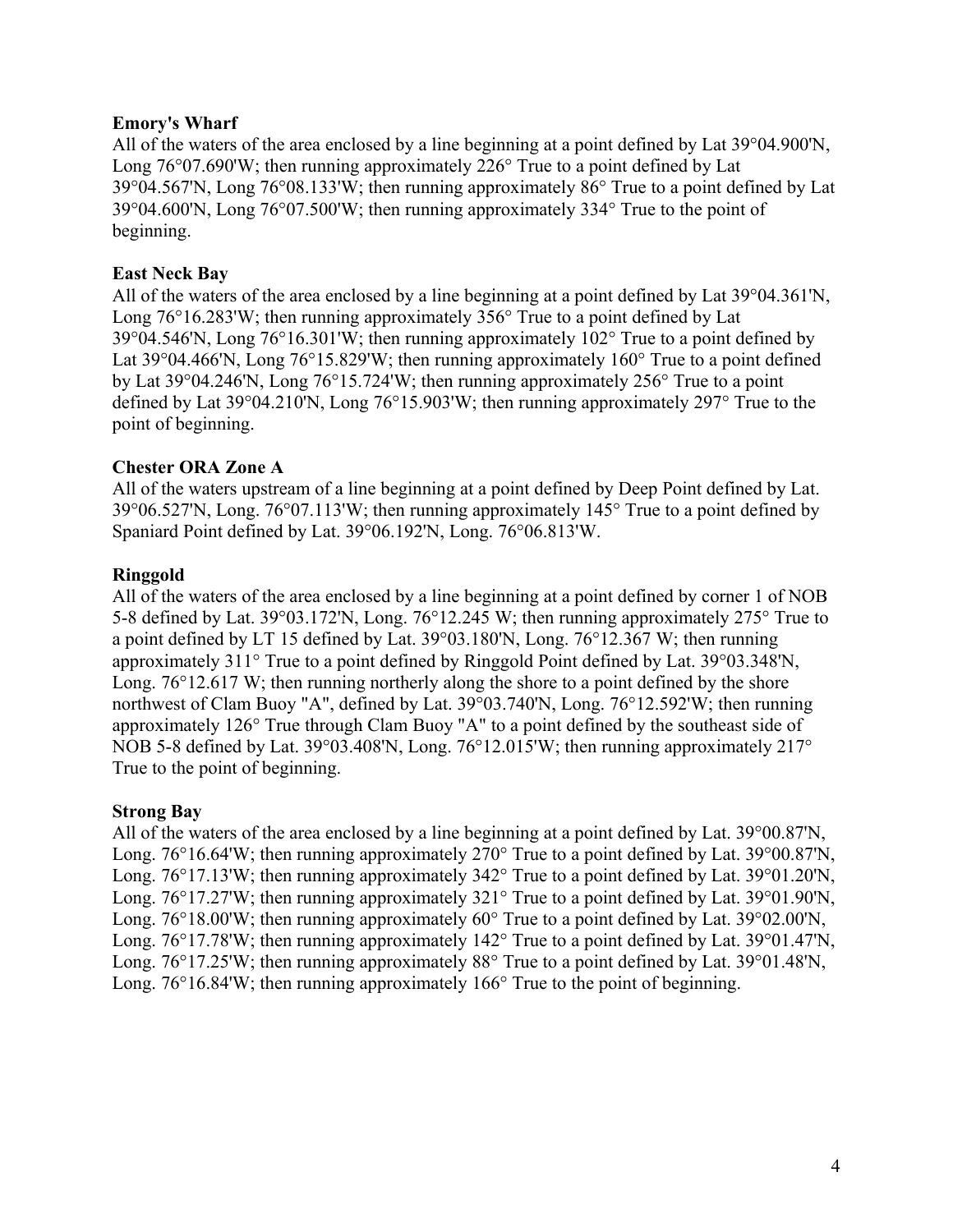# **Eastern Bay**

# **Mill Hill**

All of the waters of the area enclosed by a line beginning at a point defined by Lat. 38°54.172'N, Long. 76°13.310'W; then running approximately 276° True to a point defined by Lat. 38°54.192'N, Long. 76°13.538'W; then running approximately 24° True to a point defined by Lat. 38°54.560'N, Long. 76°13.332'W; then running approximately 91° True to a point defined by Lat. 38°54.552'N, Long. 76°12.320'W; then running approximately 170° True to a point defined by Lat. 38°54.165'N, Long. 76°12.235'W; then running approximately 270° True to a point defined by Lat. 38°54.172'N, Long. 76°13.310'W; then running to the point of beginning.

## **Prospect Bay—Cabin Creek**

All of the waters of Cabin Creek upstream of a line beginning at a point defined by the southeast tip of Piney Point defined by Lat. 38°56.51'N, Long. 76°13.61'W; then running approximately 114° True to a point defined by the shore, north of Brian Point defined by Lat. 38°56.23'N, Long. 76°12.84'W.

## **Choptank River**

## **Howell Point**

All of the waters of the area enclosed by a line beginning at a point defined by Lat. 38°37.348'N, Long. 76°07.120'W; then running approximately 289° True to a point defined by Lat. 38°37.377'N, Long. 76°07.223'W; then running approximately 19° True to a point defined by Lat. 38°37.455'N, Long. 76°07.188'W; then running approximately 106° True to a point defined by Lat. 38°37.432'N, Long. 76°07.082'W; then running approximately 200° True to the point of beginning.

#### **La Trappe Creek**

All of the waters of La Trappe Creek upstream of a line beginning at a point defined by the south entrance of an unnamed cove on the east side of La Trappe Creek defined by Lat. 38°38.157'N, Long. 76°06.462'W; then running approximately 269° True to a point defined by the north entrance of an unnamed cove on the west side of La Trappe Creek defined by Lat. 38°38.162'N, Long. 76°06.937'W.

#### **Choptank ORA Zone A**

All of the waters upstream of a line beginning at a point by Jamaica Point defined by Lat. 38°36.643'N, Long. 75°59.163'W; then running approximately 125° True to a point defined by the south side of Warwick River, defined by Lat. 38°36.330'N, Long. 75°58.600'W.

#### **Oxford Laboratory**

All of the waters of the Tred Avon River located within 400 yards of the mean high water line of the property lines of the Federal Research Laboratory located in Oxford, Maryland.

#### **Sandy Hill**

All of the waters of the area enclosed by a line beginning at a point on shore at Horn Point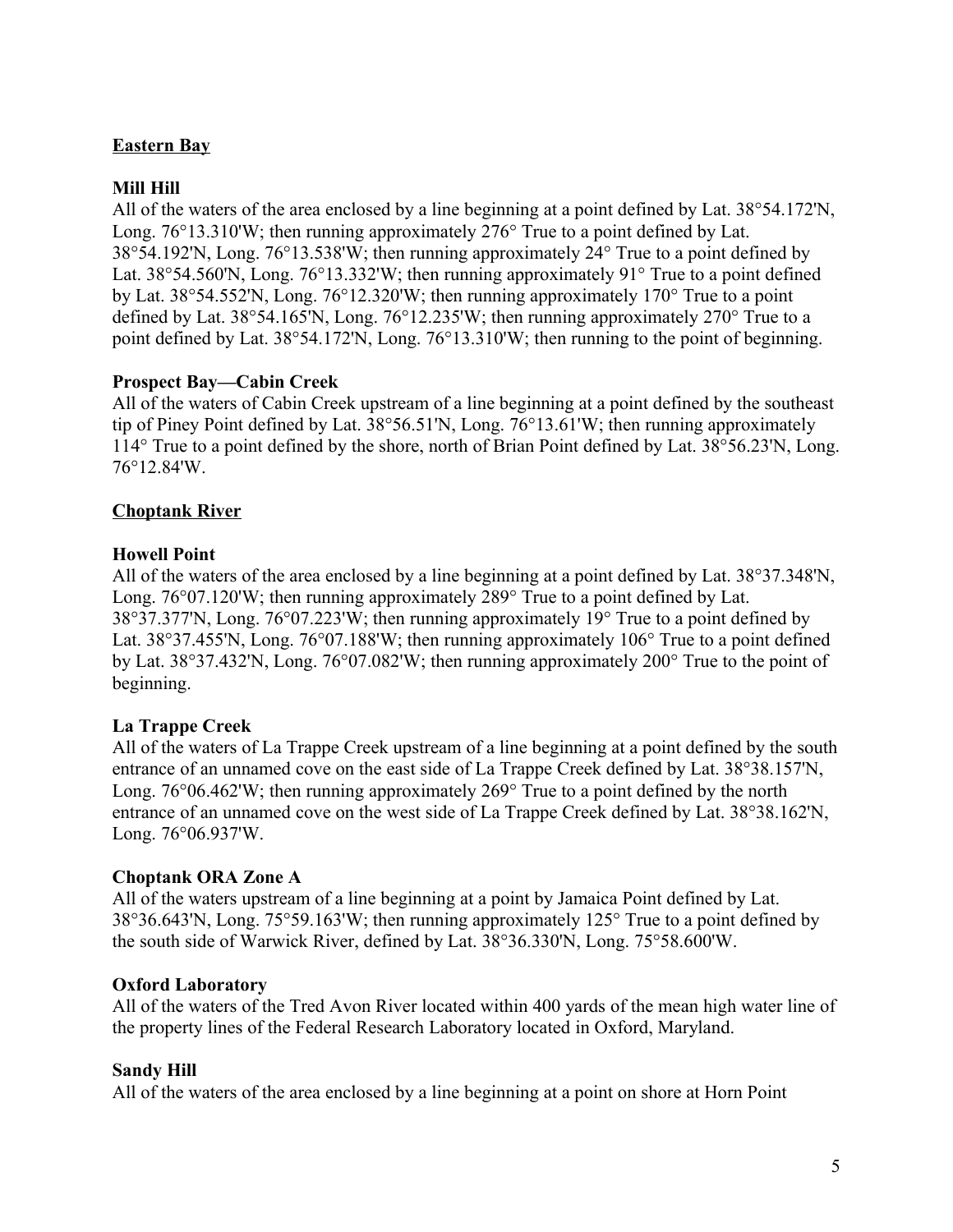defined by Lat. 38°36.324' N, Long. 76°8.44' W; then running 66° True to a point defined by Lat. 38°36.557' N, Long. 76°7.78' W; then running 128° True to a point defined by Lat. 38°36.006' N, Long. 76°6.871' W; then running 90° True to a point defined by Lat. 38°36.012' N, Long. 76°5.958' W; then running 88° True to a point defined by Lat. 38°36.03' N, Long. 76°5.082' W; then running 140° True to a point defined by Lat. 38°35.463' N, Long. 76°4.477' W; then running 271° True to a point on shore at Hambrooks Point defined by Lat. 38°35.472' N, Long. 76°5.364' W.

# **States Bank**

All of the waters of the area enclosed by a line beginning at a point defined by Lat. 38°33.82'N, Long. 76°02.15'W; then running approximately 5° True to a point defined by Lat. 38°34.11'N, Long. 76°02.12'W; then running approximately 307° True to a point defined by Lat. 38°34.20'N, Long. 76°02.27'W; then running approximately 72° True to a point defined by Lat. 38°34.29'N, Long. 76°01.94'W; then running approximately 156° True to a point by the shore, defined by Lat. 38°33.96'N, Long. 76°01.75'W; then running to the point of beginning.

# **Nanticoke River—Roaring Point**

All of the waters of the area enclosed by a line beginning at a point defined by Lat. 38°15.120'N, Long. 75°54.788'W; then running approximately 358° True to a point defined by Lat. 38°15.337'N, Long. 75°54.798'W; then running approximately 88° True to a point defined by Lat. 38°15.123'N, Long. 75°54.717'W; then running approximately 177° True to a point defined by Lat. 38°15.338'N, Long. 75°54.732'W; then running approximately 267° True to the point of beginning.

# **Mid Bay**

# **Plum Point**

All of the waters of the area enclosed by a line beginning at a point defined by Lat. 38°39.050'N, Long. 76°31.283'W; then running approximately 75° True to a point defined by Lat. 38°39.250'N, Long. 76°30.300'W; then running approximately 143° True to a point defined by Lat. 38°37.450'N, Long. 76°28.583'W; then running approximately 171° True to a point defined by Lat. 38°35.933'N, Long. 76°28.283'W; then running approximately 230° True to a point defined by Lat. 38°34.867'N, Long. 76°29.917'W; then running approximately 166° True to a point defined by Lat. 38°33.683'N, Long. 76°29.550'W; then running approximately 259° True to a point defined by Lat. 38°33.500'N, Long. 76°30.800'W; then running approximately 358° True to a point defined by Lat. 38°34.900'N, Long. 76°30.867'W; then running approximately 6° True to a point defined by Lat. 38°37.483'N, Long. 76°30.500'W; then running approximately 325° True to a point defined by Lat. 38°38.300'N, Long. 76°31.217'W; then running approximately 356° True to the point of beginning.

# **Poplar Island**

All of the waters of the area enclosed by a line beginning at a point defined by Lat. 38°45.922'N, Long. 76°24.100'W; then running approximately 284° True to a point defined by Lat. 38°45.945'N, Long. 76°24.212'W; then running approximately 19° True to a point defined by Lat. 38°46.035'N, Long. 76°24.172'W; then running approximately 104° True to a point defined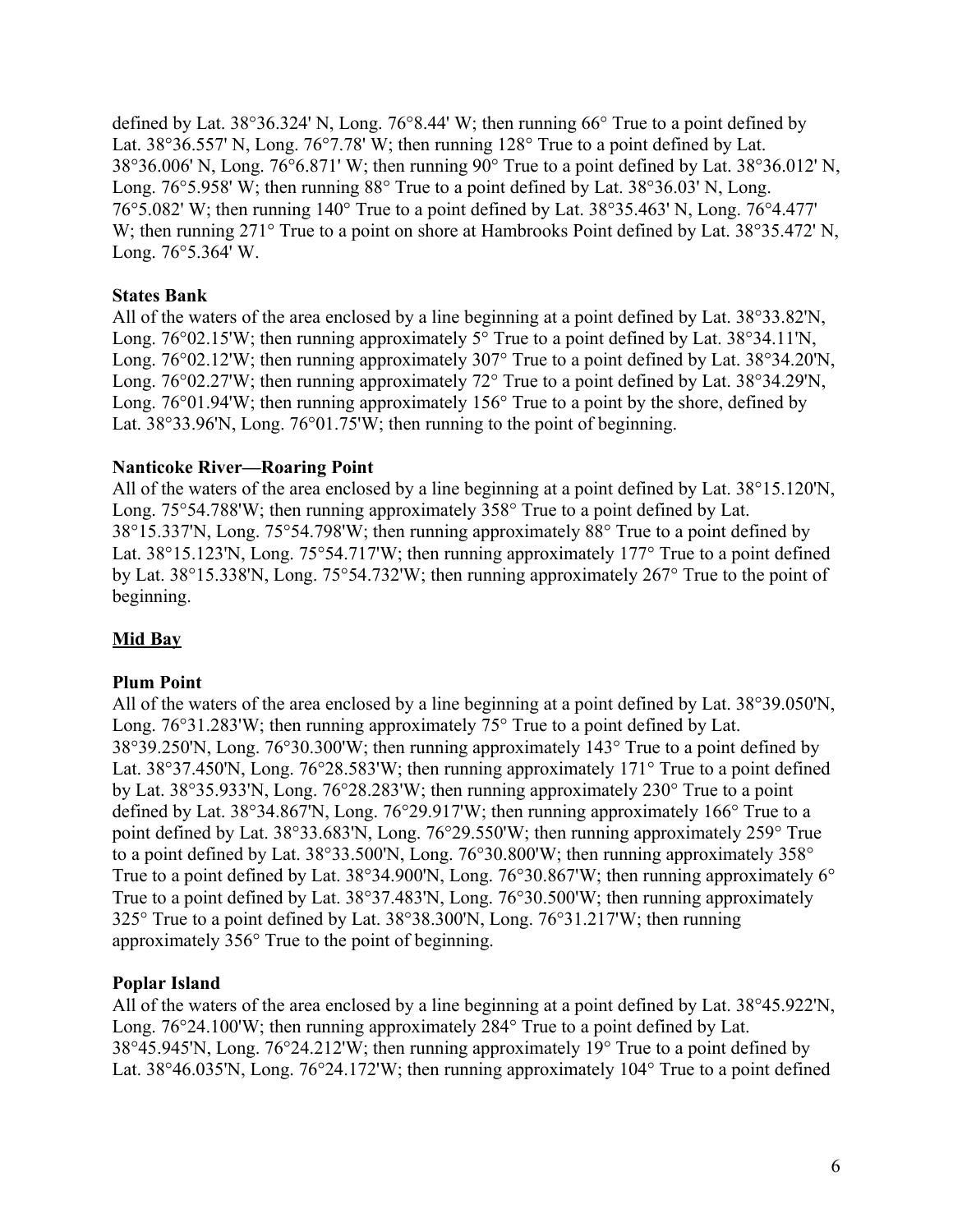by Lat. 38°46.013'N, Long. 76°24.065'W; then running approximately 197° True to the point of beginning.

# **Lower Bay**

# **Hooper Strait**

All of the waters of the area enclosed by a line beginning at a point near the southeast tip of Bishop Head Point defined by Lat. 38°12.918' N, Long. 76°01.963' W; then running 249° True to a point near the shore of Tigs Point defined by Lat. 38°12.393' N, Long. 76°03.688' W; then running southerly and westerly along the shore of Bloodsworth Island to the northwest tip of Okahanikan Point defined by Lat. 38°11.535' N, Long. 76°05.257' W; then running 301° True to the Navy maintained tower defined by Lat. 38°11.693' N, Long. 76°05.593' W; then running 345° True to a point defined by Lat. 38°13.203' N, Long. 76°06.122' W; then running 330° True to a point defined by Lat. 38°13.930' N, Long. 76°06.660' W; then running 312° True to the southern entrance of Ware Point Cove defined by Lat. 38°14.603' N, Long. 76°07.618' W; then running 62° True to a point on the shore of Crab Point defined by Lat. 38°15.250' N, Long. 76°06.052' W; then running southeasterly along the north shore of Hooper Strait to the point of beginning.

# **Kitts Creek**

All of the waters of Marumsco Creek upstream of a line beginning at a point defined by the southern tip of Tull's Point defined by Lat. 37°57.775'N, Long. 75°44.240'W; then running approximately 83° True to a point defined by Lat. 37°57.865'N, Long. 75°43.277'W; then running approximately 85° True to a point defined by Lat. 37°57.923'N, Long. 75°42.440'W; then running approximately 84° True to a point defined by Lat. 37°58.010'N, Long. 75°41.387'W.

# **Piney Point**

All of the waters of the area enclosed by a line beginning at a point defined by the mean low water line on the shore defined by Lat. 38°09.922'N, Long. 76°31.275'W; then running 48° True about 78 meters to a point defined by Lat. 38°09.950'N, Long. 76°31.235'W; then running 118° True about 386 meters a point defined by Lat. 38°09.850'N, Long. 76°31.003'W; then running 175° True about 207 meters to a point defined by Lat. 38°09.738'N, Long. 76°30.993'W; then running 270° True about 100 meters to a point defined by the mean low water line on the shore defined by Lat. 38°09.738'N, Long. 76°31.062'W; then running northwesterly along the mean low water line of the shore, excluding all creeks and coves less than 100 yards in width, to the point of beginning.

# **Somerset**

All of the waters of the area enclosed by a line beginning at a point defined by Lat. 38°02.433'N, Long. 75°54.617'W; then running approximately 44° True to a point defined by Lat. 38°02.717'N, Long. 75°54.267'W; then running approximately 136° True to a point defined by Lat. 38°02.500'N, Long. 75°540.00'W; then running approximately 224° True to a point defined by Lat. 38°02.217'N, Long. 75°54.350'W; then running approximately 316° True to the point of beginning.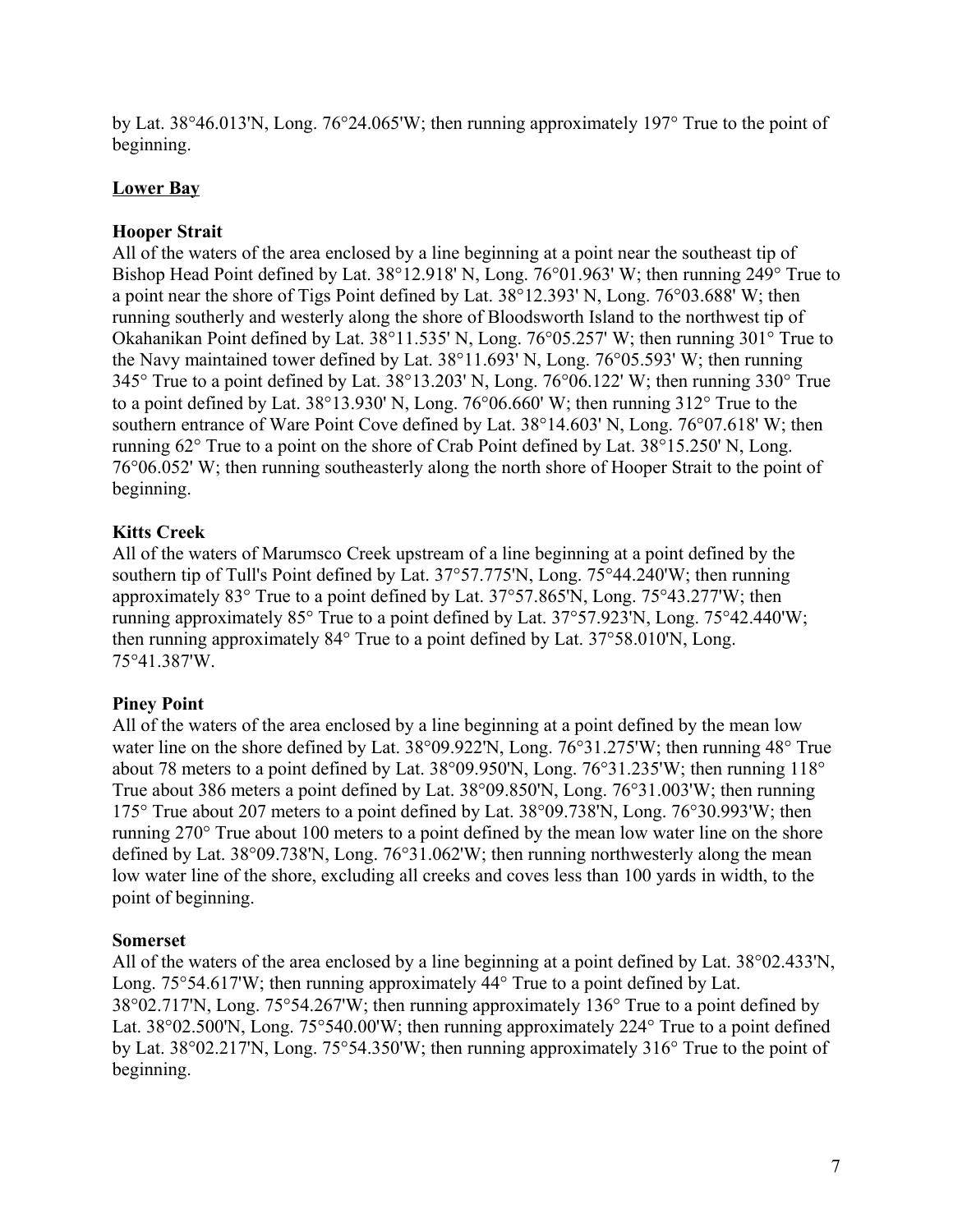## **Point Lookout**

All of the waters of the area enclosed by a line beginning at a point defined by Lat. 38°03.000'N, Long. 76°18.617'W; then running approximately 110° True to a point defined by Lat. 38°02.917'N, Long. 76°18.333'W; then running approximately 200° True to a point defined by Lat. 38°02.417'N, Long. 76°18.567'W; then running approximately 292° True to a point defined by Lat. 38°02.500'N, Long. 76°18.833'W; then running approximately 19° True to the point of beginning.

## **Webster**

All the waters inshore of a line northeasterly from Long Point to a designated point in Monie Bay at Lat. 38°12.630' N, Long. 75°51.850' W; then southwesterly to the eastern entrance to Pigeon House Creek.

# **Patuxent River**

## **Neal Addition**

All of the waters of the area enclosed by a line beginning at a point defined by Lat. 38°22.480'N, Long. 76°31.460'W; then running approximately 307° True to a point defined by Lat. 38°22.552'N, Long. 76°31.580'W; then running approximately 28° True to a point defined by Lat. 38°22.612'N, Long. 76°31.540'W; then running approximately 127° True to a point defined by Lat. 38°22.540'N, Long. 76°31.420'W; then running approximately 208° True to the point of beginning.

#### **Trent Hall**

All of the waters of the area enclosed by a line beginning at a point defined by Lat. 38°28.248'N, Long. 76°39.430'W; then running approximately 289° True to a point defined by Lat. 38°28.298'N, Long. 76°39.616'W; then running approximately 48° True to a point defined by Lat. 38°28.372'N, Long. 76°39.513'W; then running approximately 134° True to a point defined by Lat. 38°28.275'N, Long. 76°39.388'W; then running approximately 230° True to the point of beginning.

# **Section II – Oyster Sanctuaries Established in September 2010**

#### **Upper Bay**

#### **Man O War/Gales Lump**

All of the waters of the area enclosed by a line beginning at a point defined by Lat. 39°10.774' N, Long. 76°20.982' W; then running 276° True to a point defined by Lat. 39°10.84' N, Long. 76°21.833' W; then running 13° True to a point defined by Lat. 39°13.266' N, Long. 76°21.132' W; then running 90° True to a point defined by Lat. 39°13.248' N, Long. 76°17.976' W; then running 178° True to a point defined by Lat. 39°11.822' N, Long. 76°17.909' W; then running 246° True to the point of beginning.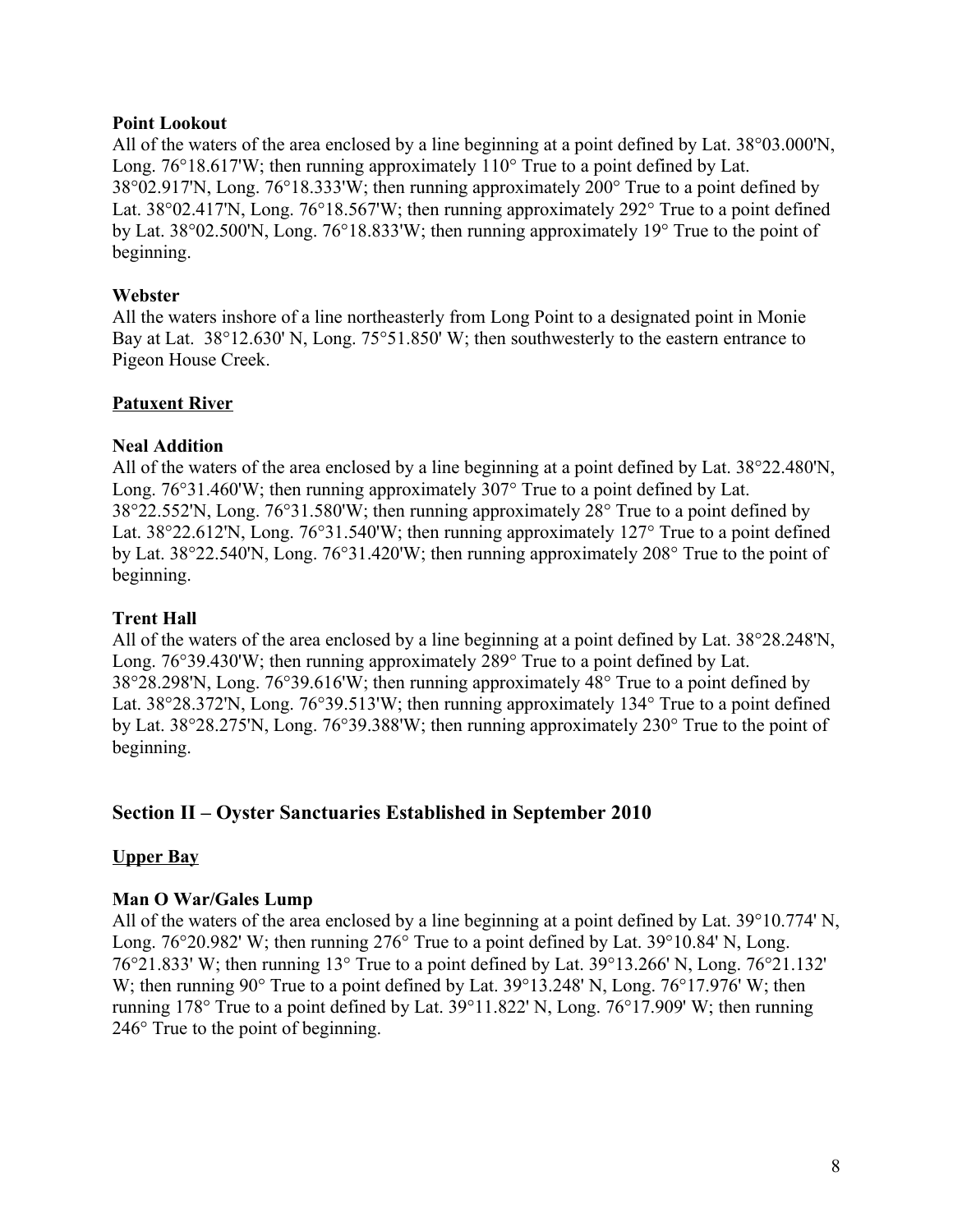## **Magothy River**

All of the waters of the Magothy River west of a line beginning at a point on the shore of Persimmon Point defined by Lat. 39°3.138' N, Long. 76°26.278' W; then running 52° True to a point defined by Lat. 39°3.317' N, Long. 76°25.988' W; then running 360° True to a point on the shore of Mountain Point defined by Lat. 39°3.553' N, Long. 76°25.99' W.

# **Chester River**

## **Lower Chester River**

All of the waters of the area enclosed by a line beginning at a point on the shore at Long Point in the Chester River defined by Lat. 38°58.798' N, Long. 76°13.825' W; then running 272° True to a point on shore at Ferry Point defined by Lat. 38°58.819' N, Long. 76°14.626' W; then running northwesterly along the shore to Love Point and then southerly along the west shore of Kent Island to a point defined by Lat. 39°1.521' N, Long. 76°19.123' W; then running 270° True to a point defined by Lat. 39°1.531' N, Long. 76°20.782' W; then running 31° True to a point on shore at Gratitude, defined by Lat. 39°8.366' N, Long. 76°15.579' W; then running southerly along the shore to a point at the north side of Eastern Neck Narrows, defined by Lat. 39°3.337' N, Long. 76°13.327' W; then running 192° True to a point at the south side of Eastern Neck Narrows, defined by Lat. 39°03.300' N, Long. 76°13.337' W; then running southerly along the west shore of Eastern Neck Island to Panhandle Point defined by Lat. 39°0.936' N, Long. 76°13.444' W; then running 188° True to the point of beginning.

## **Upper Chester River**

All of the waters of the Chester River and tributaries upstream of a line beginning at a point on the shore at Grays Inn Point defined by Lat. 39°5.415' N, Long. 76°11.556' W; then running 146° True to a point on the shore of Gordon Point defined by Lat. 39°3.757' N, Long. 76°10.109' W.

# **Eastern Bay**

# **Cox Creek**

All of the waters of Cox Creek northerly of a line beginning at a point on the shore at Turkey Point defined by Lat. 38°54.129' N, Long. 76°17.978' W; then running 303° True to a point on the shore at the west entrance of Cox Creek, defined by Lat. 38°54.686' N, Long. 76°19.083' W.

#### **Eastern Bay**

All of the waters of the area enclosed by a line beginning at a point on shore south of Wades Point defined by Lat. 38°48.686' N, Long. 76°18.540' W; then running 270° True to a point defined by Lat. 38°48.693' N, Long. 76°19.884' W; then running 21° True to a point defined by Lat. 38°50.574' N, Long. 76°18.978' W; then running 53° True to a point defined by Lat. 38°52.508' N, Long. 76°15.681' W; then running 90° True to a point defined by Lat. 38°52.508' N, Long. 76°15.143' W; then running 181° True to a point on shore at Tilghman Point defined by Lat. 38°51.774' N, Long. 76°15.153' W; then running southwesterly along the shore to the point of beginning.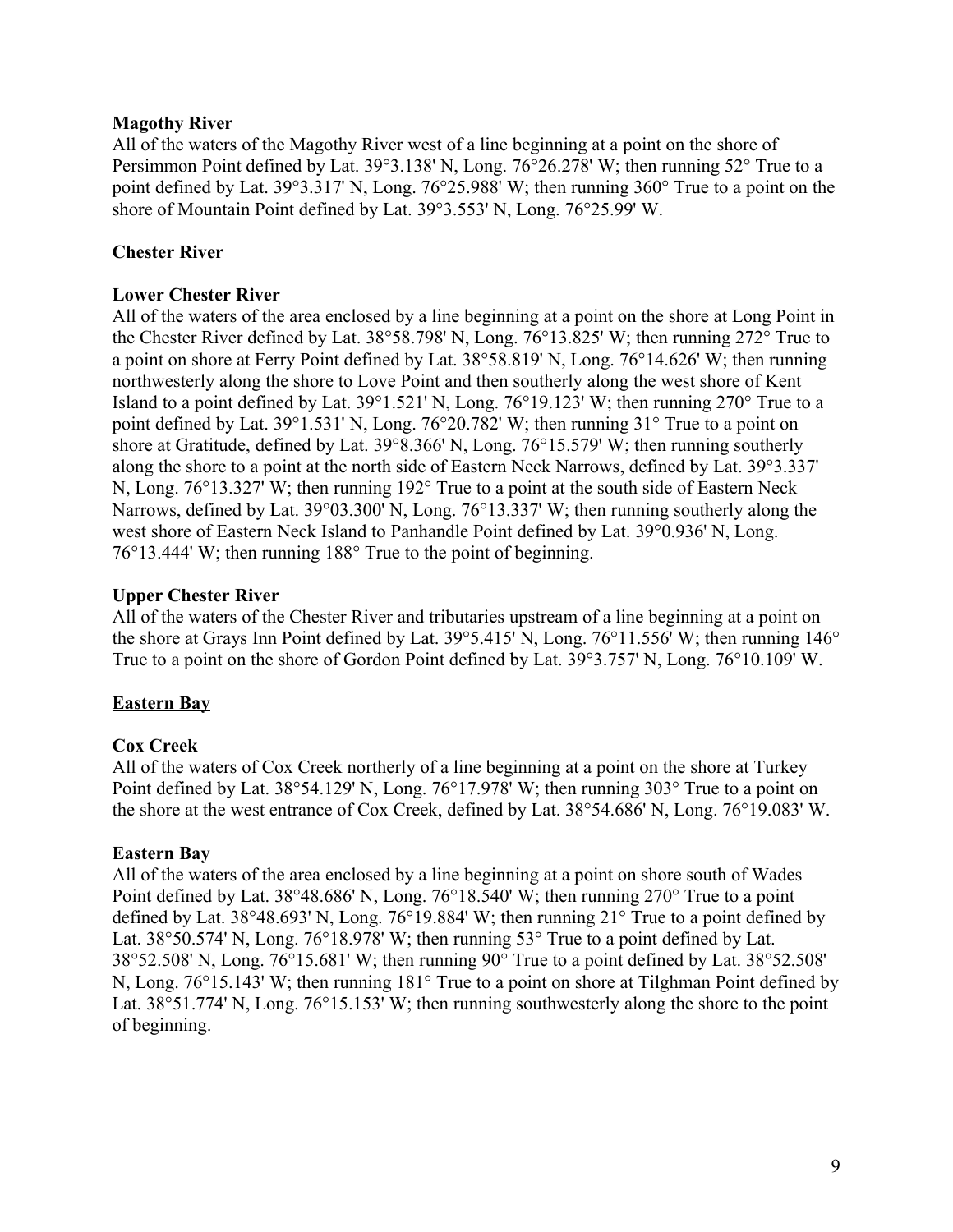## **Prospect Bay**

All of the waters of the area enclosed by a line beginning at a point defined by Lat. 38°54.191' N, Long. 76°13.539' W; then running 359° True to a point on the shore at Piney Point defined by Lat. 38°56.510' N, Long. 76°13.610' W; then running 115° True to a point on the south side of Cabin Creek, defined by Lat. 38°56.230' N, Long. 76°12.840' W; then running southerly along the east shore of Eastern Bay to a point on the shore, defined by Lat. 38°54.552' N, Long. 76°12.320' W; then running 271° True to a point defined by Lat. 38°54.559' N, Long. 76°13.332' W; then running 204 $\degree$  True to the point of beginning.

## **Miles River**

All of the waters of the Miles River upstream of a line beginning at a point on shore at the east entrance of Spencer Creek, defined by Lat. 38°46.539' N, Long. 76°11.920' W; then running 46° True to a point on the north shore of the Miles River, defined by Lat. 38°47.076' N, Long. 76°11.205' W.

## **Wye River**

All of the waters of the Wye and Wye East Rivers upstream of a line beginning at a point on the shore at Wyetown Point defined by Lat. 38°50.774' N, Long. 76°11.842' W; then running 315° True to a point on the shore at Bennett Point defined by Lat. 38°51.143' N, Long. 76°12.322' W; and downstream of a line beginning at a point on the shore on the west side of the Wye River, defined by Lat. 38°53.999' N, Long. 76°10.451' W; then running 111° True to a point on the shore at Grapevine Point defined by Lat. 38°53.911' N, Long. 76°10.157' W; and downstream of a line beginning at a point on the shore on the north side of the Wye East River, defined by Lat. 38°52.945' N, Long. 76°7.047' W; then running 234° True to a point on the shore on the south side of the Wye East River, defined by Lat. 38°52.827' N, Long. 76°7.252' W.

# **Choptank River**

# **Cook Point**

All of the waters of the area enclosed by a line beginning at a point defined by Lat. 38°38.245' N, Long. 76°16.517' W; then running 284° True to a point defined by Lat. 38°38.452' N, Long. 76°17.552' W; then running 15° True to a point defined by Lat. 38°39.735' N, Long. 76°17.104' W; then running 110° True to a point defined by Lat. 38°39.511' N, Long. 76°16.321' W; then running 187° True to the point of beginning.

#### **Harris Creek**

All of the waters of Harris Creek enclosed by a line beginning at a point on the east shore of Tilghman Island defined by Lat. 38°42.241' N, Long. 76°19.997' W; then running northerly to a point on the south shore of Knapps Narrows, defined by Lat. 38°42.925' N, Long. 76°19.709' W; then running 49° True to a point on the north shore of Knapps Narrows, defined by Lat. 38°43.035' N, Long. 76°19.547' W; then running northerly along the west shore of Harris Creek to its headwaters and then southerly along the east shore of Harris Creek to a point on the shore of Change Point defined by Lat. 38°43.008' N, Long. 76°17.656' W; then running 247° True to the point of beginning.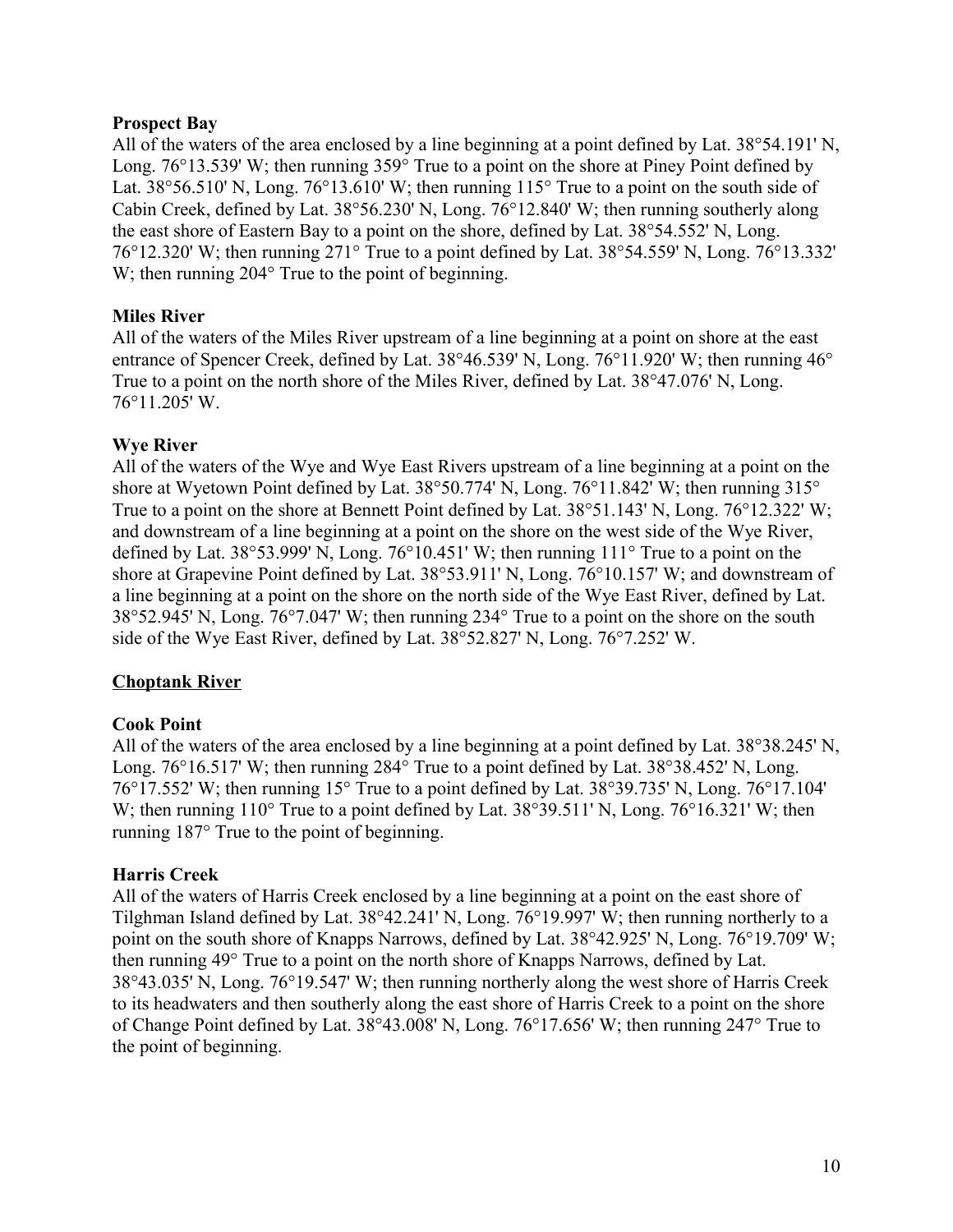#### **Lower Choptank River**

All of the waters of the area enclosed by a line beginning at a point on the shore of Horn Point defined by Lat. 38°36.324' N, Long. 76°8.451' W; then running westerly along the southerly shore of the Choptank River (including all creeks, coves, and bays) to a point on the shore of Todds Point defined by Lat. 38°37.683' N, Long. 76°14.168' W; then running 38° True to a point defined by Lat. 38°38.664' N, Long. 76°13.197' W; then running 112° True to a point defined by Lat. 38°38.562' N, Long. 76°12.874' W; then running 98° True to a point defined by Lat. 38°38.518' N, Long. 76°12.494' W; then running 84° True to a point defined by Lat. 38°38.576' N, Long. 76°11.793' W; then running 71° True to a point defined by Lat. 38°38.732' N, Long. 76°11.226' W; then running 60° True to a point defined by Lat. 38°38.790' N, Long. 76°11.095' W; then running 91° True to a point defined by Lat. 38°38.789' N, Long. 76°10.919' W; then running 108° True to a point defined by Lat. 38°38.680' N, Long. 76°10.498' W; then running 123° True to a point defined by Lat. 38°38.536' N, Long. 76°10.221' W; then running 134° True to a point defined by Lat. 38°38.095' N, Long. 76°9.631' W; then running 122° True to a point defined by Lat. 38°37.933' N, Long. 76°9.296' W; then running 103° True to a point defined by Lat. 38°37.884' N, Long. 76°9.023' W; then running 87° True to a point defined by Lat. 38°37.898' N, Long. 76°8.684' W; then running 92° True to a point defined by Lat. 38°37.890' N, Long. 76°8.408' W; then running 106° True to a point defined by Lat. 38°37.866' N, Long. 76°8.302' W; then running 128° True to a point defined by Lat. 38°37.810' N, Long. 76°8.212' W; then running 165° True to a point defined by Lat. 38°37.496' N, Long. 76°8.108' W; then running 176° True to a point defined by Lat. 38°37.260' N, Long. 76°8.084' W; then running 180° True to a point defined by Lat. 38°36.846' N, Long. 76°8.080' W; then running 169° True to a point defined by Lat. 38°36.671' N, Long. 76°8.039' W; then running 153° True to a point defined by Lat. 38°36.534' N, Long. 76°7.949' W; then running 140° True to a point defined by Lat. 38°36.507' N, Long. 76°7.920' W; then running 246° True to the point of beginning.

# **Tred Avon River**

All of the waters of the Tred Avon River north and east of a line beginning at a point on the shore on the east side of Town Creek, defined by Lat. 38°41.835' N, Long. 76°9.923' W; then running 255° True to a point defined by Lat. 38°41.823' N, Long. 76°9.981' W; then running  $0^{\circ}$ True to a point on the shore of the east side of Plaindealing Creek, defined by Lat. 38°42.576' N, Long. 76°9.978' W.

# **Upper Choptank River**

All of the waters of the Choptank River upstream of a line beginning at a point on the shore at Hambrooks Point defined by Lat. 38°35.472' N, Long. 76°5.364' W; then running 91° True to a point defined by Lat. 38°35.463' N, Long. 76°4.477' W; then running 320° True to a point defined by Lat. 38°36.030' N, Long. 76°5.082' W; then running 131° True to a point defined by Lat. 38°34.833' N, Long. 76°3.344' W; then running 30° True to a point on the north shore of the Choptank River, defined by Lat. 38°35.484' N, Long. 76°2.860' W; and downstream of a line beginning at a point on the shore at Jamaica Point defined by Lat. 38°36.654' N, Long. 75°59.137' W; then running 126° True to a point on the shore at Green Point defined by Lat. 38°36.346' N, Long. 75°58.597' W.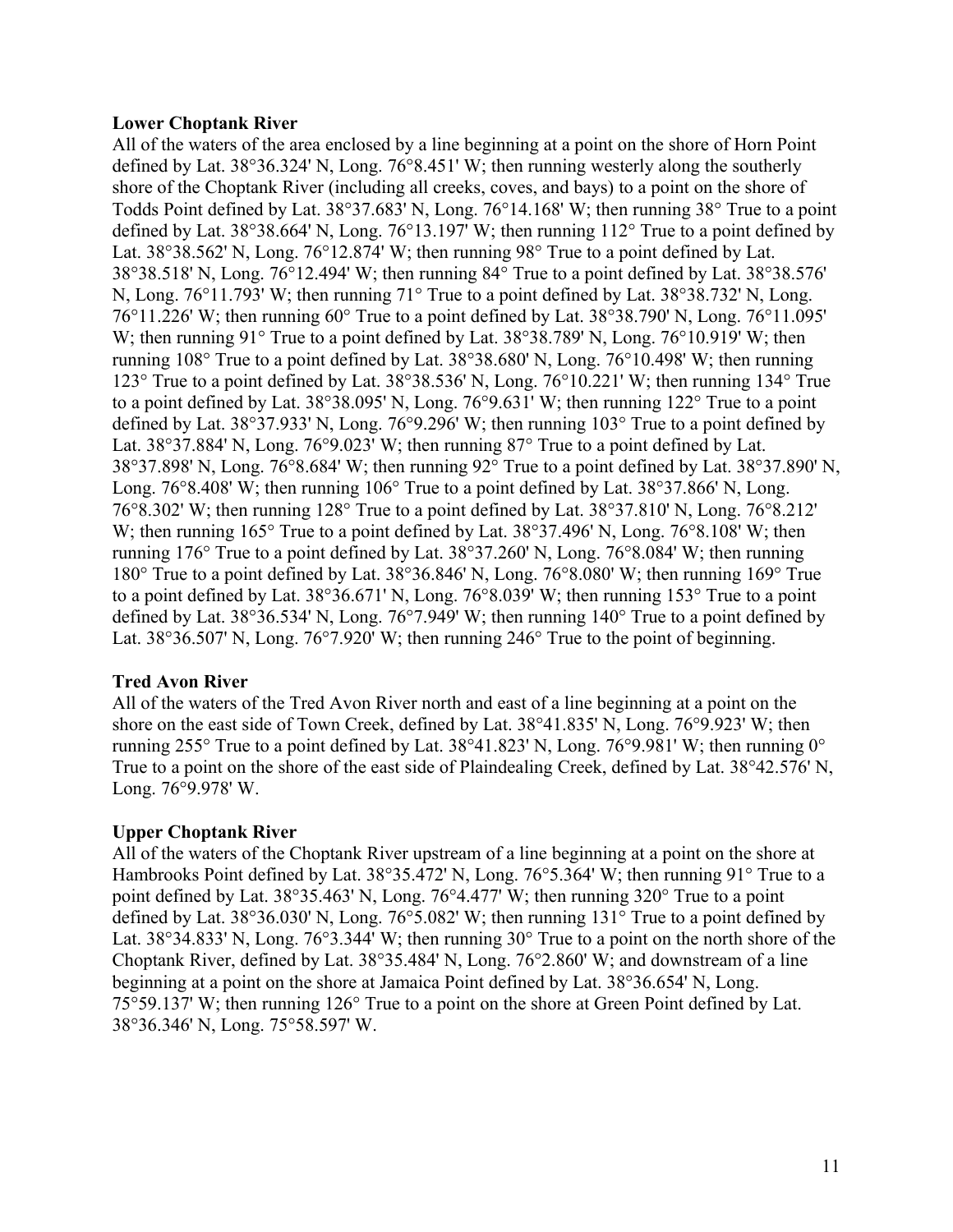# **Mid Bay**

## **Herring Bay**

All of the waters of the area enclosed by a line beginning at a point defined by Lat. 38°41.237' N, Long. 76°30.215' W; then running 272° True to a point on shore at Chesapeake Beach, defined by Lat. 38°41.278' N, Long. 76°31.974' W; then running northerly along the shore to a point on shore at Franklin Point defined by Lat. 38°49.048' N, Long. 76°29.869' W; then running 95° True to a point defined by Lat. 38°48.915' N, Long. 76°27.761' W; then running 194° True to the point of beginning.

## **Little Choptank River**

All of the waters of the Little Choptank River upstream of a line beginning at a point on the shore of Susquehanna Point defined by Lat. 38°30.642' N, Long. 76°15.492' W; then running 329° True to a point on shore at the south end of Ragged Point Island, defined by Lat. 38°31.886' N, Long. 76°16.440' W.

## **Tilghman Island**

All of the waters of the area enclosed by a line beginning at a point on the west side of Tilghman Island, defined by Lat. 38°41.509' N, Long. 76°20.853' W; then running 286° True to a point defined by Lat. 38°41.99' N, Long. 76°22.995' W; then running 29° True to a point defined by Lat.  $38^{\circ}43.513'$  N, Long.  $76^{\circ}21.896'$  W; then running  $71^{\circ}$  True to a point on the shore at Amys Marsh Point defined by Lat. 38°43.908' N, Long. 76°20.436' W; then running 178° True to a point of the shore at the south entrance of Knapps Narrows, defined by Lat. 38°43.232' N, Long. 76°20.402' W; then running southerly along the shore of Tilghman Island to the point of beginning.

#### **Calvert Shore**

All of the waters of the area enclosed by a line beginning at a point on the shore at Cove Point defined by Lat. 38°23.174' N, Long. 76°22.906' W; then running northwesterly along the shore to a point defined by Lat. 38°26.769' N, Long. 76°27.277' W; then running 61° True to a point defined by Lat. 38°27.127' N, Long. 76°26.455' W; then running 141° True to a point defined by Lat. 38°25.237' N, Long. 76°24.499' W; then running 149° True to the point of beginning.

# **Patuxent River**

#### **Lower Patuxent**

All of the waters of the area enclosed by a line beginning at a point on the shore defined by Lat. 38°17.505' N, Long. 76°26.636' W; then running 16° True to a point defined by Lat. 38°18.271' N, Long. 76°26.356' W; then running 71° True to a point defined by Lat. 38°18.525' N, Long. 76°25.434' W; then running 165° True to a point on the shore at Fishing Point defined by Lat. 38°18.285' N, Long. 76°25.355' W.

#### **Solomons Creeks**

All of the waters of Solomons Harbor, Back, Mill, and St. Johns Creeks beginning at a point defined by Lat. 38°19.264' N, Long. 76°27.101' W; then running 6° True to a point defined by Lat. 38°19.37' N, Long. 76°27.087' W.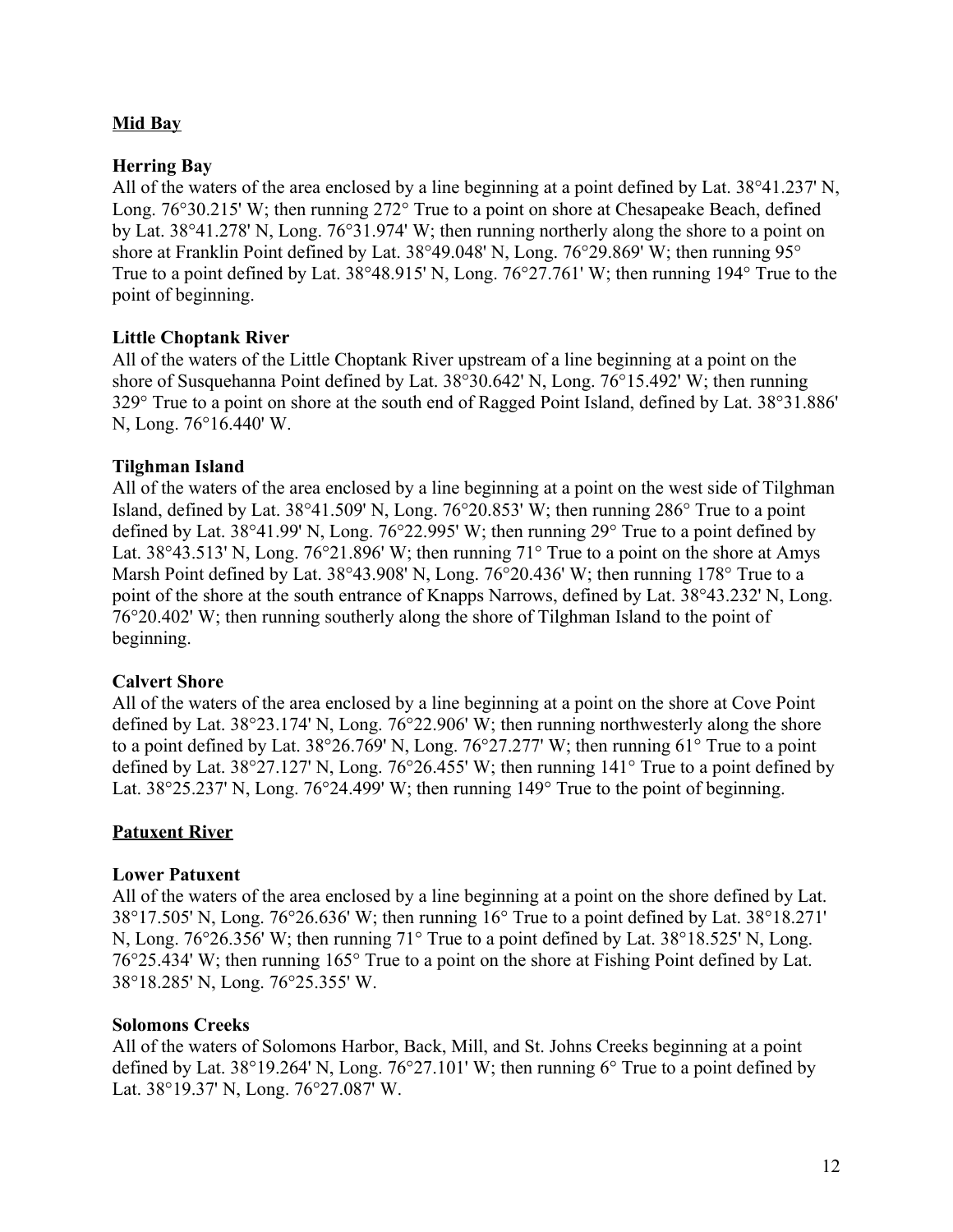## **Upper Patuxent**

All of the waters of the Patuxent River upstream of a line beginning at a point on the shore at Cape Saint Mary's Marina, defined by Lat. 38°25.193' N, Long. 76°36.973' W; then running 31° True to a point defined by Lat. 38°25.83' N, Long. 76°36.494' W; then running 61° True to a point on the shore of Jacks Marsh, defined by Lat. 38°26.046' N, Long. 76°36.000' W.

## **Potomac**

#### **Breton Bay**

All of the waters of Breton Bay north of a line beginning at a point on shore at Huggins Point defined by Lat. 38°13.980' N, Long. 76°41.138' W; then running 274° True to a point on shore at Kaywood Point defined by Lat. 38°14.040' N, Long. 76°42.299' W.

#### **St. Mary's River**

All of the waters of the Saint Mary's River beginning at a point on the shore southwest of Deep Point defined by Lat. 38°11.279' N, Long. 76°26.639' W; then running 89° True to a point on the shore at Church Point defined by Lat. 38°11.286' N, Long. 76°26.263' W.

## **Wicomico River**

All of the waters of the area enclosed by a line beginning at a point on the east shore south of Bluff Point defined by Lat. 38°16.105' N, Long. 76°48.503' W; then running 285° True to a point defined by Lat. 38°16.272' N, Long. 76°49.318' W; then running 18° True to a point defined by Lat. 38°16.645' N, Long. 76°49.164' W; then running 41° True to a point defined by Lat. 38°16.943' N, Long. 76°48.839' W; then running 104° True to a point on the shore, defined by Lat. 38°16.8' N, Long. 76°48.128' W; then running southerly along the east shore of the Wicomico River to the point of beginning.

# **Lower Bay**

# **Big Annemessex**

All of the waters of Jones and Acres Creeks north of a line beginning at a point on the east side of Daugherty Creek Canal, defined by Lat. 38°1.364' N, Long. 75°50.534' W; then running 304° True to a point on the west side of Daugherty Creek Canal, defined by Lat. 38°1.381' N, Long. 75°50.566' W;

and south of a line beginning at a point of land at the southerly entrance of Red Hole, defined by Lat. 38°2.088' N, Long. 75°50.874' W; then running 61° True to a point of land, defined by Lat. 38°2.558' N, Long. 75°49.803' W.

#### **Cedar Point**

All of the waters of the area enclosed by a line beginning at a point defined by Lat. 38°15.007' N, Long. 76°22.456' W; then running 270° True to a point on the shore, defined by Lat. 38°15.005' N, Long. 76°23.805' W; then running northeasterly along the shore to a point on the shore at Cedar Point defined by Lat. 38°17.930' N, Long. 76°22.379' W; then running 89° True to a point defined by Lat. 38°17.936' N, Long. 76°21.914' W; then running 173° True to a point defined by Lat. 38°15.723' N, Long. 76°21.578' W; then running 224° True to the point of beginning.